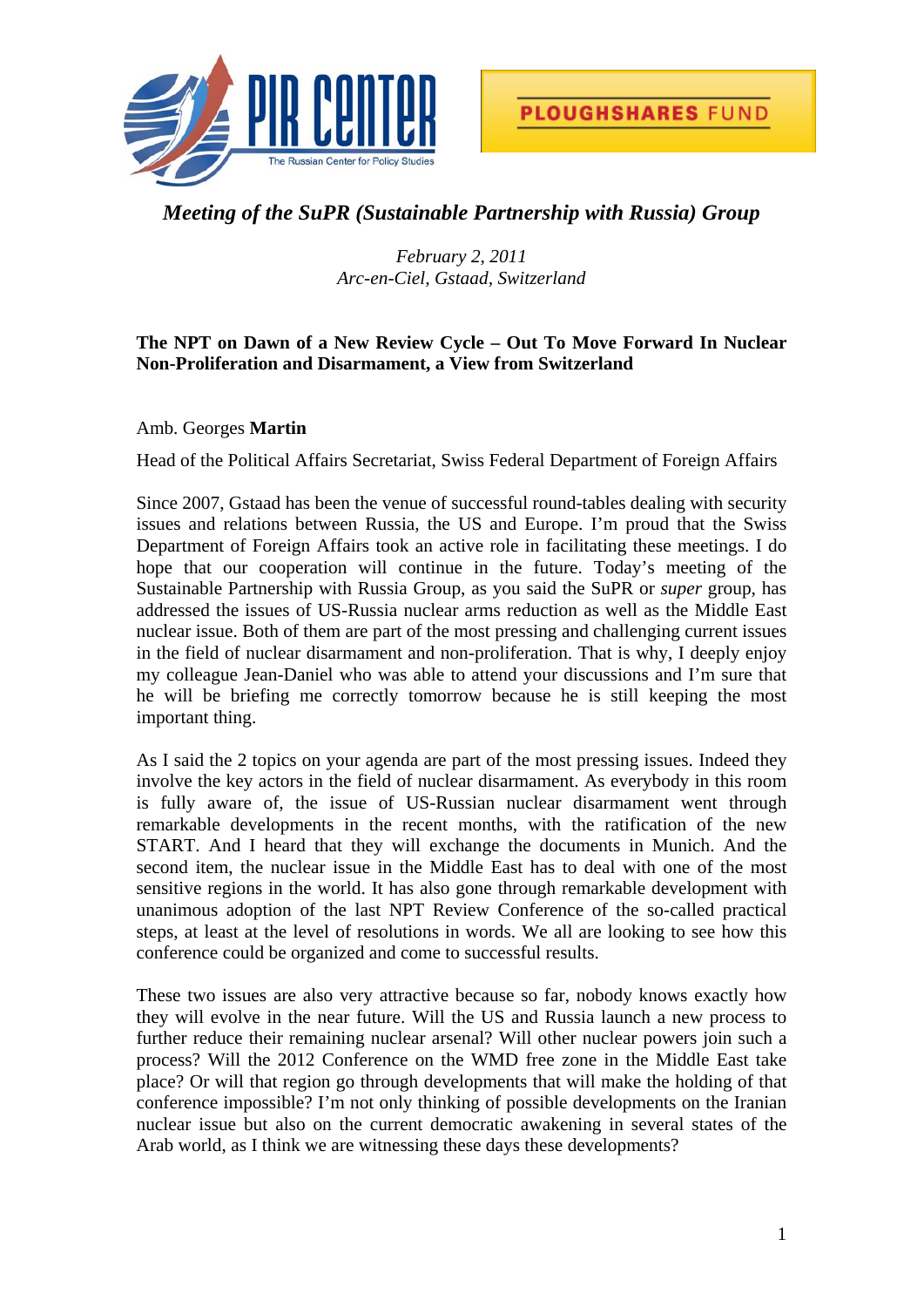But let's come back to our nuclear issues. As a loyal civil servant, I feel compelled to offer you as a starter, or as a second starter, some of the elements of my countries position on nuclear disarmament and non-proliferation. I would entitle my presentation as follows: the NPT on dawn of a new review cycle out to move forward in nuclear non-proliferation and disarmament, a view from Switzerland. I heard when I came to your meeting this afternoon, that you were asking yourselves about the goals of your meeting. Whether it's worth carrying on or not. As a representative of the have-nots of nuclear weapons and all these weapons you are talking about, I can tell you we are not going o shut up. So I can only encourage you because, like a war that should be left in the hands of the generals, the civilians should also talk about war and peace. And I think that the academics and all the people maybe not directly in common should also talk about it and keep the issue on the table. Otherwise, if we are not talking about this, we will leave all these issues to those who would prefer to have these kind of issues falling down on the floor and that nobody would talk about. I think we have to keep the pressure on, all together, the haves and especially the have-nots.

First of all I would like to make 3 remarks. First, as a provocative assertion, I would say that concrete developments in the field of nuclear disarmament will take place outside the NPT framework. I mean that the ball in not in our court, but in that of the two more heavily armed nuclear weapons states: the U.S. and Russia. In this context Switzerland welcomes the ratification of the new START, as I said, and hopes that a new round of negotiations to further reduce nuclear arsenals will be rapidly launched, before the new START is bearing roots. Switzerland also hopes that the new round will cover all types of weapons, both strategic and non strategic, both deployed and not deployed. This morning, I've been told the idea of a pause in the disarmament process was mentioned among you. As a non nuclear weapon states which has met its commitments for more that 40 years, it would be quite difficult for Switzerland to understand that you need a pause. So no pause please.

Second, Switzerland is of the view that we cannot expect full engagement in the disarmament process before the stakeholders are convinced that nuclear weapons are not appropriate to meet the real current security challenges. Today, these challenges are terrorism, organized crime, migration, misuse of information technology, financial market instability or climate change. This morning, I've been told again that you had difficulties elaborating concrete scenario involving nuclear weapons except the one of deterrence. For a non-nuclear weapon state like Switzerland, it is therefore quite difficult to understand your rational in keeping such a huge quantities of nuclear weapons in your arsenal. So don't be afraid to be more ambitious in your plans for disarmament.

Nuclear weapons constitute an existential threat to the world itself. Their very existence make them attractive to proliferators, whether state or non-state actors. As a consequence, nuclear weapons increase instability rather than stability. Third, credible long term security policies must be based on universal, non-discriminatory, legallybinding instruments. With nuclear weapons as well as with the nuclear supplier group exception for India, we are instead in the haves and haves no approach. Ultimately, the question of banning nuclear weapons by a new convention as proposed by the UN Secretary General must be addressed. Switzerland supports the objective of achieving a world without nuclear weapons and encourages the discussion of such a convention. Indeed, Switzerland is of the idea that the use if nuclear weapons cannot be reconciled